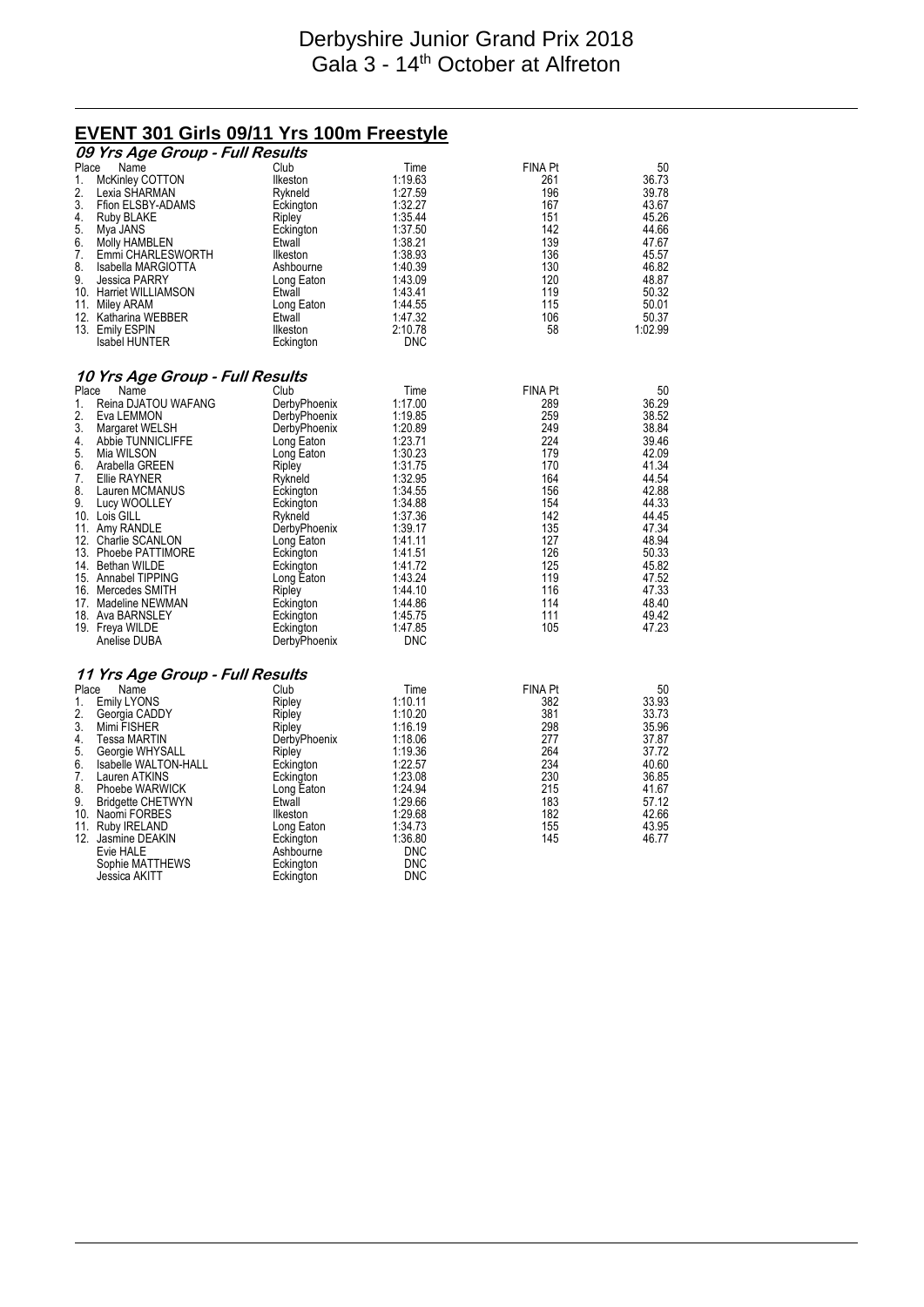### Derbyshire Junior Grand Prix 2018 Gala 3 - 14<sup>th</sup> October at Alfreton

#### **EVENT 302 Boys 09/11 Yrs 100m Freestyle 09 Yrs Age Group - Full Results** Place Name Club Time FINA Pt 50 1. Jaden LEO Ripley 1:15.64 209 36.25 2. Evan JOHNSON Ripley 1:20.84 171 37.78 3. Gabriel RAWSON Ripley 1:27.84 133 41.77<br>
4. Liam LYONS Ripley 1:33.08 112 42.63<br>
5. Freddie THORPE Eckington 1:35.62 103 44.89 4. Liam LYONS Ripley 1:33.08 112 42.63 5. Freddie THORPE Eckington 1:35.62 103 44.89 6. Jacob PEMBERTON Rykneld 1:36.77 100 45.97 7. Andrew EDGAR Rykneld 1:38.13 96 47.46 8. Joshua DAY Eckington 1:39.61 91 46.64 9. Noah STEVENS Rykneld 1:52.79 63 52.58 10. Aiden D'ROZA-KELLY Rykneld 2:04.23<br>Ted PYFFINCH 1 ong Faton DNC Ted PYEFINCH Long Eaton **10 Yrs Age Group - Full Results** Place Name **Club** Club Time **FINA Pt** 50 1. Alfie LYNCH DerbyPhoenix 1:15.09 214 35.33 2. Oliver STONE Ripley Ripley 1:17.71 193 38.20<br>
2. Oliver STONE Ripley 1:17.71 193 38.20<br>
3. Charlie WILDE Eckington 1:26.39 140 39.69<br>
4. Martin IANKOV Etwall 1:26.79 138 39.34 13. Charlie WILDE **1:26.39** 126.39 140 39.69<br>
Martin IANKOV **1:26.39** 1:26.79 138 39.34 4. Martin IANKOV Etwall 1:26.79 138 39.34 5. Leo CHARLESWORTH Ilkeston 1:27.82 134 41.55 6. Alfie BROWN Ilkeston 1:28.77 129 41.18 7. Benjamin CAMI Long Eaton 1:36.80 100 45.98 8. William GALLAGHER Long Eaton 1:50.93 66 51.26 **11 Yrs Age Group - Full Results** Place Name **Club** Club Time **FINA Pt** 50 1. Joshua ATTERBURY Ripley 1:10.21 262 33.58 2. William RICE Eckington 1:10.26 261 33.48 3. Finlay O'NEILL Ilkeston 1:12.33 239 34.82 4. Cole STEVENS Eckington 1:14.28 221 34.83 5. Noah VAN HOOREBEEK Eckington 1:17.86 192 38.24 6. Dennis WILLIAMSON Etwall 1:22.07 164 38.93 7. Spencer DOHERTY Long Eaton 1:23.79 154 40.33 8. Harley THORPE Eckington 1:25.40 145 39.76 9. Matthew DOLAN Ripley Ripley 1:27.14<br>1:27.95 41.37 Ak MISIAK-NETTLESHIP DerbyPhoenix 1:27.95 10. Zak MISIAK-NETTLESHIP DerbyPhoenix 1:27.95 133 41.38 11. Maximilian WEBBER Etwall 1:36.02 102 43.18 12. Oliver ADDINGTON

#### **EVENT 303 Girls 09 Yrs 50m Breaststroke Full Result**

| Place<br>Name                | Club            | Time       | <b>FINA Pt</b> |
|------------------------------|-----------------|------------|----------------|
| Lexia SHARMAN<br>1.          | Rykneld         | 51.44      | 172            |
| 2.<br><b>McKinley COTTON</b> | <b>Ilkeston</b> | 54.22      | 147            |
| 3.<br>Mva JANS               | Eckington       | 54.48      | 145            |
| 4.<br>Ffion ELSBY-ADAMS      | Eckington       | 54.96      | 141            |
| 5. Katharina WEBBER          | Etwall          | 56.50      | 130            |
| 6.<br>Ruby BLAKE             | Ripley          | 57.85      | 121            |
| 7.<br>Isabella MARGIOTTA     | Ashbourne       | 57.94      | 120            |
| 8.<br>9.<br>Aydrian COPE     | Ripley          | 58.35      | 118            |
| Jessica PARRY                | Long Eaton      | 1:00.51    | 106            |
| 10. Harriet WILLIAMSON       | Etwall          | 1:03.91    | 89             |
| 11. Emmi CHARLESWORTH        | Ilkeston        | 1:04.22    | 88             |
| 12. Molly HAMBLEN            | Etwall          | 1:08.03    | 74             |
| 13. Emily ESPIN              | Ilkeston        | 1:14.29    | 57             |
| <b>Isabel HUNTER</b>         | Eckington       | <b>DNC</b> |                |
| Emilia JAMES                 | Ripley          | DQ SL      |                |

### **EVENT 304 Boys 09 Yrs 50m Breaststroke**

| <b>Full Results</b>      |            |            |                |
|--------------------------|------------|------------|----------------|
| Place<br>Name            | Club       | Time       | <b>FINA PI</b> |
| Emilio MCCANN<br>1.      | Rykneld    | 49.56      | 132            |
| 2.<br>Jaden LEO          | Ripley     | 50.02      | 128            |
| 3.<br>Joseph WRIGHT      | Rykneld    | 52.98      | 108            |
| Evan JOHNSON<br>4.       | Ripley     | 54.14      | 101            |
| 5.<br>Joshua DAY         | Eckington  | 55.19      | 95             |
| 6.<br>Andrew EDGAR       | Rykneld    | 57.03      | 86             |
| Freddie THORPE<br>7.     | Eckington  | 57.87      | 83             |
| 8.<br>Liam LYONS         | Ripley     | 1:01.85    | 68             |
| 9.<br>Aiden D'ROZA-KELLY | Rykneld    | 1:05.38    | 57             |
| 10. George TAYLOR        | Rykneld    | 1:06.06    | 55             |
| 11. Jacob PEMBERTON      | Rykneld    | 1:07.43    | 52             |
| <b>Ted PYEFINCH</b>      | Long Eaton | <b>DNC</b> |                |
| <b>Gabriel RAWSON</b>    | Ripley     | DQ SL      |                |
|                          |            |            |                |